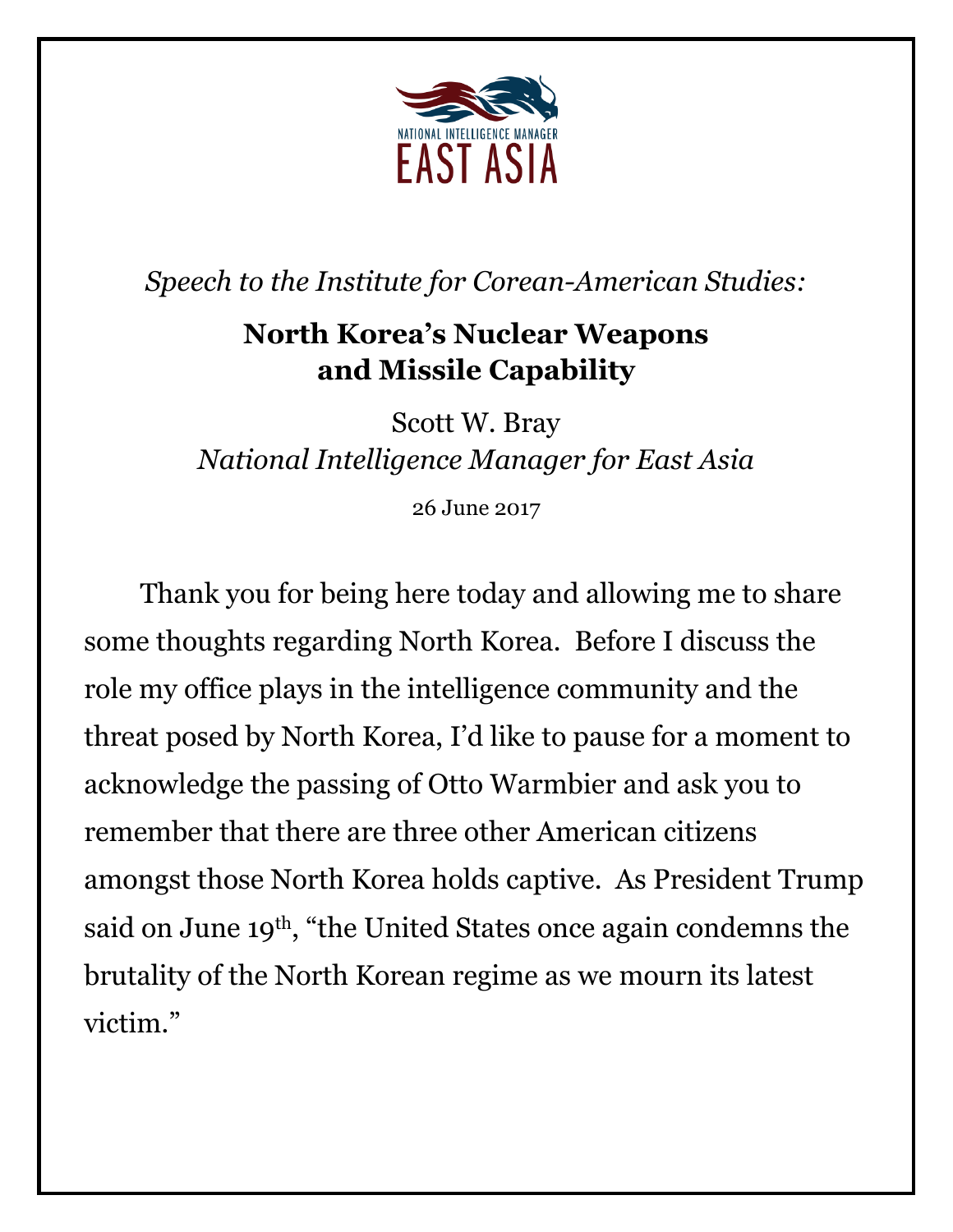## NATIONAL INTELLIGENCE MANAGER FOR EAST ASIA

As the National Intelligence Manager for East Asia, I work for the Director of National Intelligence and am responsible for integrating the Intelligence Community's collection, analysis, counter-intelligence and budgetary approach for East Asian issues. National Intelligence Managers also serve as the bridge between policymakers and the Intelligence Community to orient and guide collection and analytic needs. One of my key responsibilities is to identify gaps between what our policy makers need and what the Intelligence Community can provide to close these gaps.

With that as my job description, I can certainly tell you that this is an interesting time to work East Asia – especially since my responsibilities include North Korea. There are few issues that garner the same level of attention at the highest levels of government – and few issues have been such a high priority throughout our recent Presidential transition. North Korea is one of the Trump Administration's top national security priorities – just as it was for the Obama Administration. North Korea is a belligerent state actor that continues to be a critical security challenge because of the threat it poses to the United States, our allies, and the region.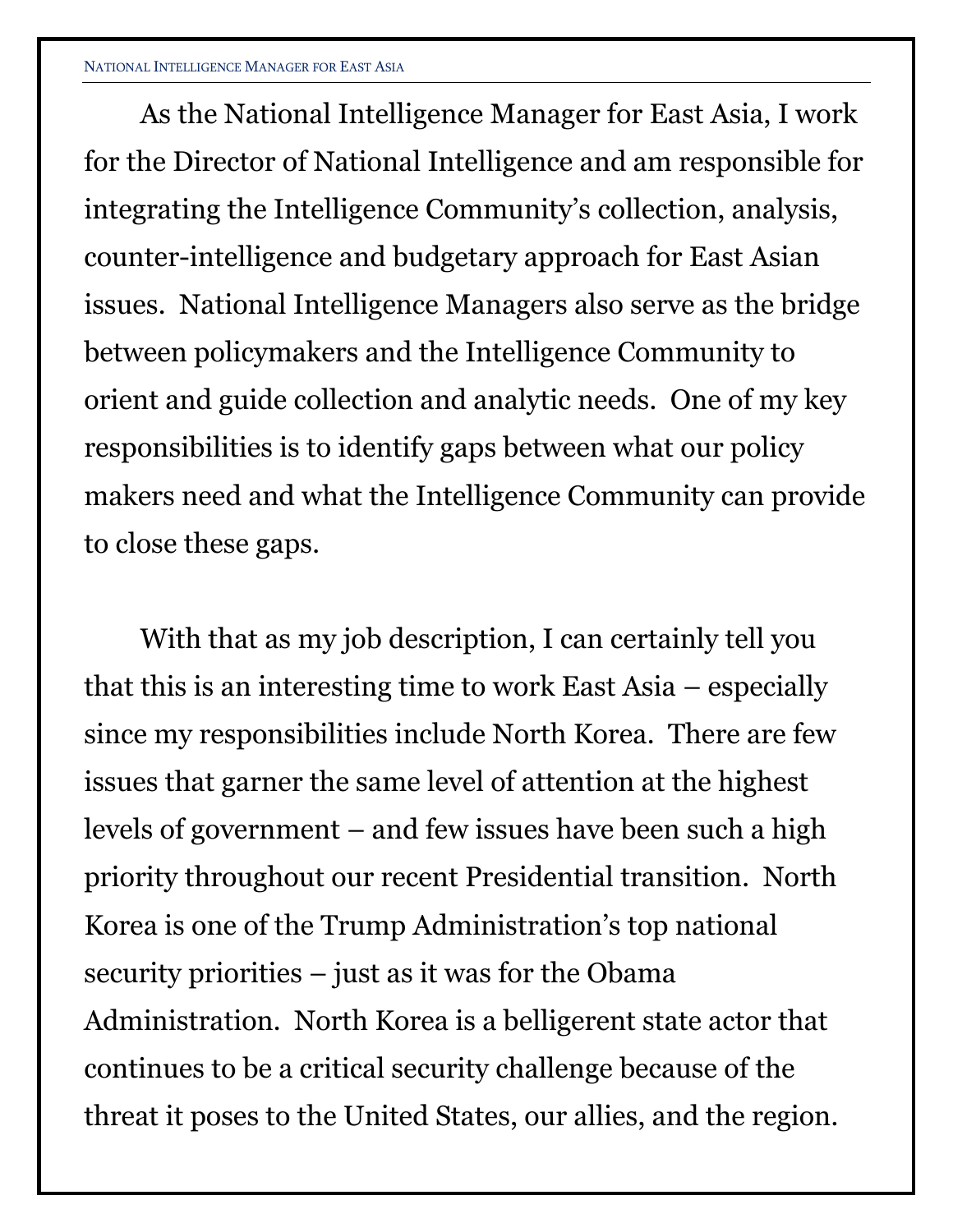Because of the threat the Kim Jong Un regime poses – and because of the Administration's prioritization of this threat – the Intelligence Community considers North Korea one of our top intelligence priorities. With the high level of attention we apply to North Korea, I'm very pleased to be here today to discuss North Korea's nuclear and ballistic missile developments.

As you all know, Kim Jong-Un became the Supreme Leader of North Korea following the sudden death of his father, Kim Jong-Il in late 2011. He's in his early 30s, but has already been in power for nearly 6 years. He is firmly in control of the regime with no credible signs of internal threats to his rule or alternate centers of power. Kim has become quite practiced at using a combination of inducements, punishments and leadership shuffles to ensure the loyalty of regime elites, the military, and senior advisors. We've seen multiple examples of Kim Jong Un's steps to neutralize potential threats to his unitary rule in a series of party, government, and military purges with accompanying reeducation or executions. Public executions, humiliating demotions, and sentences to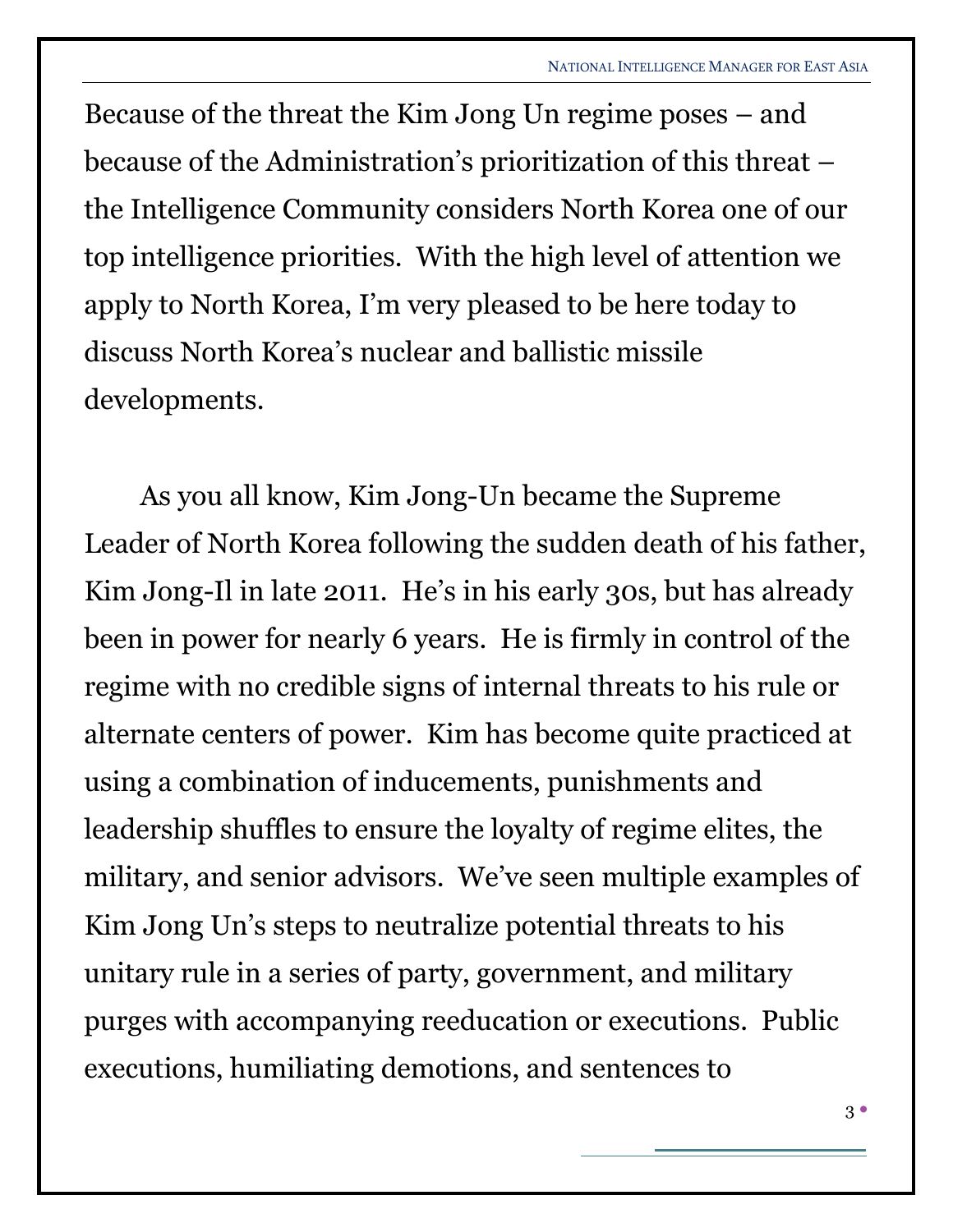reeducation sessions or labor camps are frequently employed tools. In the most well-known example, in 2013, Kim accused his uncle Chang Song-taek, a top official under Kim Jong-Il, of counter-revolutionary acts. Chang was publically disgraced, removed from all North Korean media, and executed.

In May 2016, Kim Jong Un held the  $7<sup>th</sup>$  party congress of the Korean Worker's Party. North Korea had not held this show piece event since his grandfather staged the 6th party congress in 1980 – a gap of 36 years. There hadn't been a Party Congress during Kim Jong Un's lifetime. At the congress, Kim unveiled new ruling structures to demonstrate his control. In addition to his titles of National Defense Commission Chairman, Supreme Commander of the Korean People's Army, and First Secretary, Kim Jong Un appointed himself as the Chairman of the Korean Worker's Party to help establish his own separate identity from his grandfather – who had been posthumously designated North Korea's 'Eternal President' – and his father – who had been posthumously named the KWP's 'eternal general secretary.'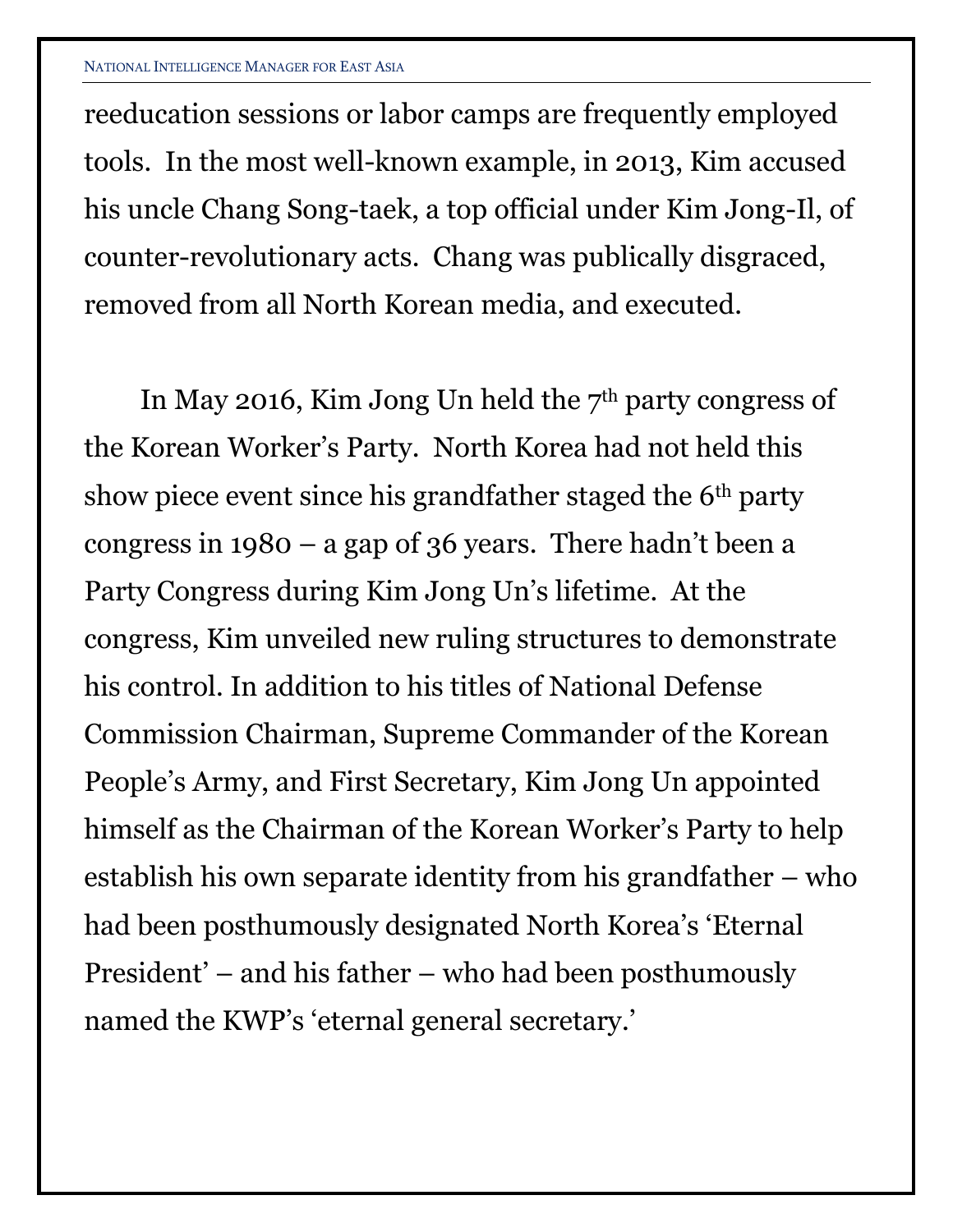Since coming to power, Kim Jong Un has championed *Byungjin*, an effort to simultaneously improve the domestic economy and advance nuclear weapons and delivery systems. I'm not going to go into detail on North Korea's economy – many of you in this audience are far more expert than me on the subject – but Kim's pet projects are more about ostentatious displays than actual development. Projects such as the Munsu waterpark, the Rungna Dolphinarium and the Masikrong Ski resort provide circuses for the elites and give Kim an opportunity to sell the country as an adventure destination for foreign tourists. But speed battles to build the Potemkin villages of Mirae Street and Ryomong Street are not a substitute for urban planning or efficient investment in the economy. It doesn't take an economist to know that this type of gross resource misallocation is not a recipe for economic success.

North Korea relies on foreign currency to fund the Kim regime's nuclear and ballistic missile programs. The largest foreign contribution to North Korea's economy remains trade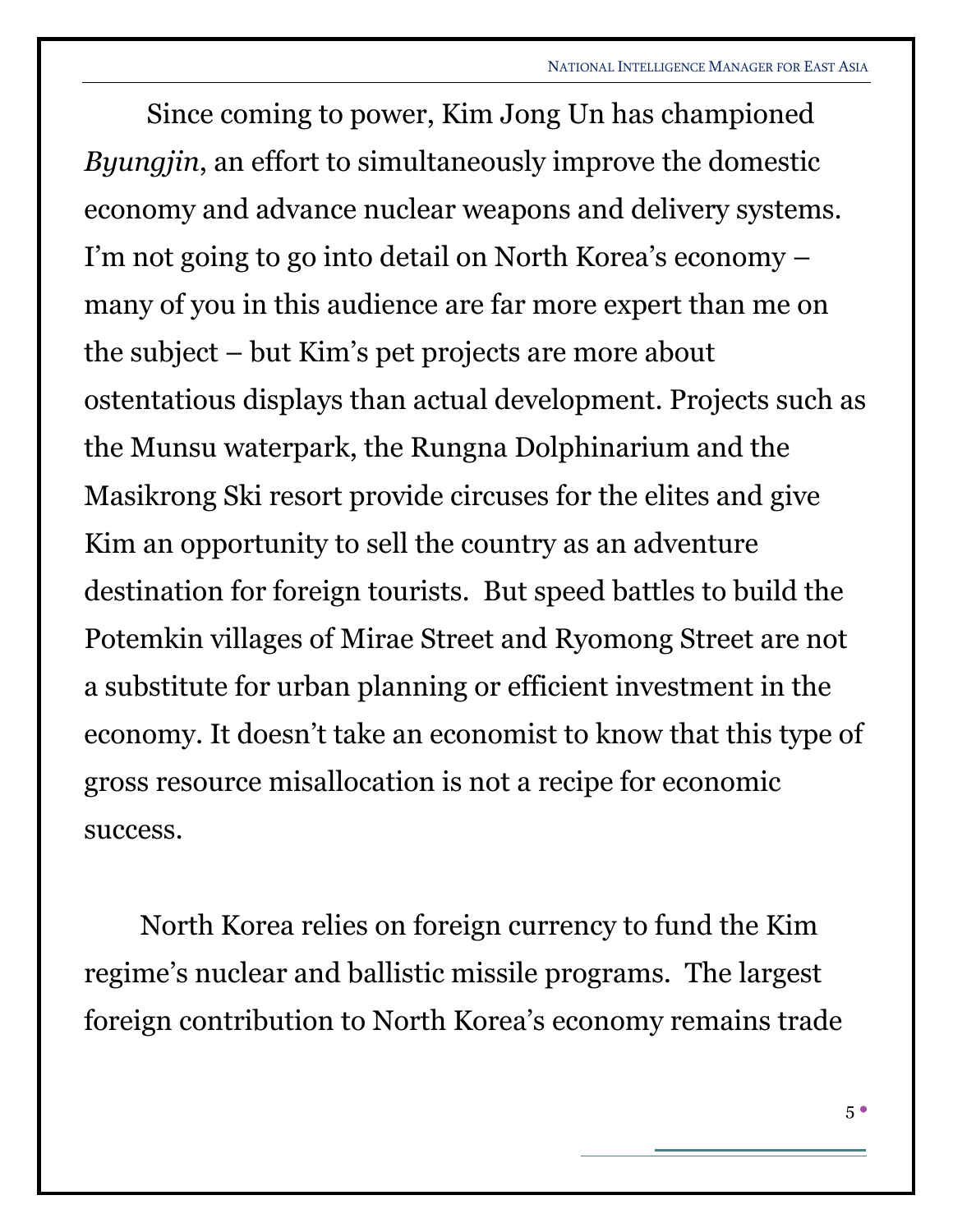with China, which has come under pressure due to increased sanctions.

China remains committed to the denuclearization of the Korean peninsula and strongly prefers a peaceful strategy to achieve this end. Beijing has increased both economic and diplomatic pressure on Pyongyang, including passage of the two hardest hitting UN sanctions in decades against North Korea in 2016. However, even if fully implemented, UN sanctions will have a limited financial effect – as most of North Korea's foreign revenue is generated by trade in goods and services that remain unrestricted by international sanctions – or only partially restricted.

We believe North Korea's strategic objective is the development of a credible nuclear deterrent. Kim Jong Un is committed to development of a long range nuclear armed missile capable of posing a direct threat to the continental United States to complement his existing ability to threaten the region. Kim views nuclear weapons as a key component of regime survival and a deterrent against outside threats. Kim probably judges that once he can strike the U.S. mainland, he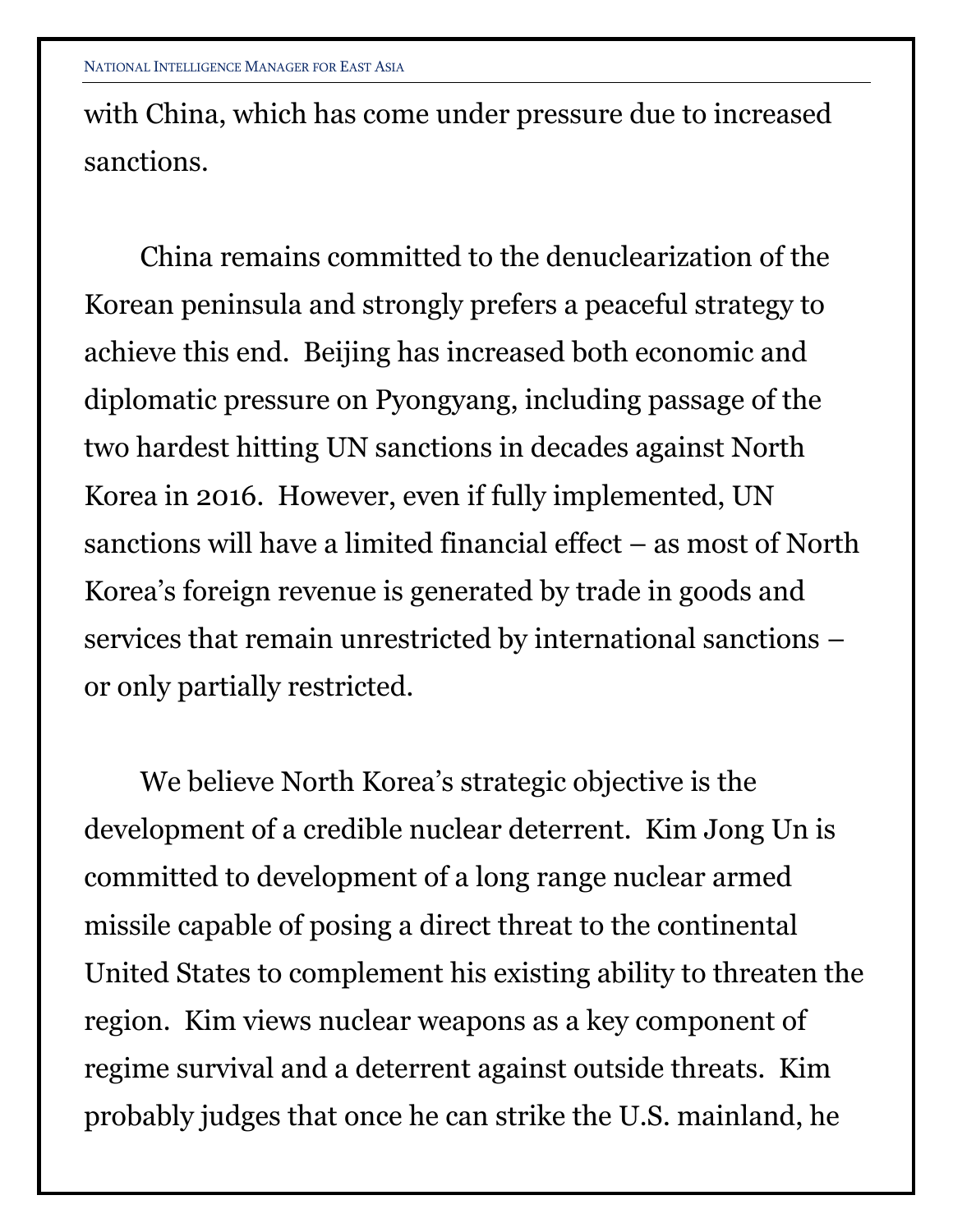can deter attacks on his regime and perhaps coerce Washington into policy decisions that benefit Pyongyang and upset regional alliances – possibly even to attempt to press for the removal of U.S. forces from the peninsula.

North Korea's nuclear program has been underway for decades; Pyongyang has conducted a total of five nuclear tests since 2006. Three of these took place in the five and a half years since Kim Jong Un came to power; two in the last year alone. Pyongyang claimed that the  $4<sup>th</sup>$  test in January 2016 was a hydrogen bomb, but seismic data showed that the explosion was not large enough to have been a successful thermonuclear detonation. It claimed the  $5<sup>th</sup>$  test in September 2016 was the 'standardized warhead for a nuclear missile.' These claims indicate an aspiration for advanced nuclear weapons.

Clearly, Kim is committed to developing these weapons and we believe North Korea will continue to produce and refine uranium and plutonium for additional weapons. In 2013, North Korea announced its intention to restart all nuclear facilities at Yongbyon and in September 2015, it announced

 $7^{\circ}$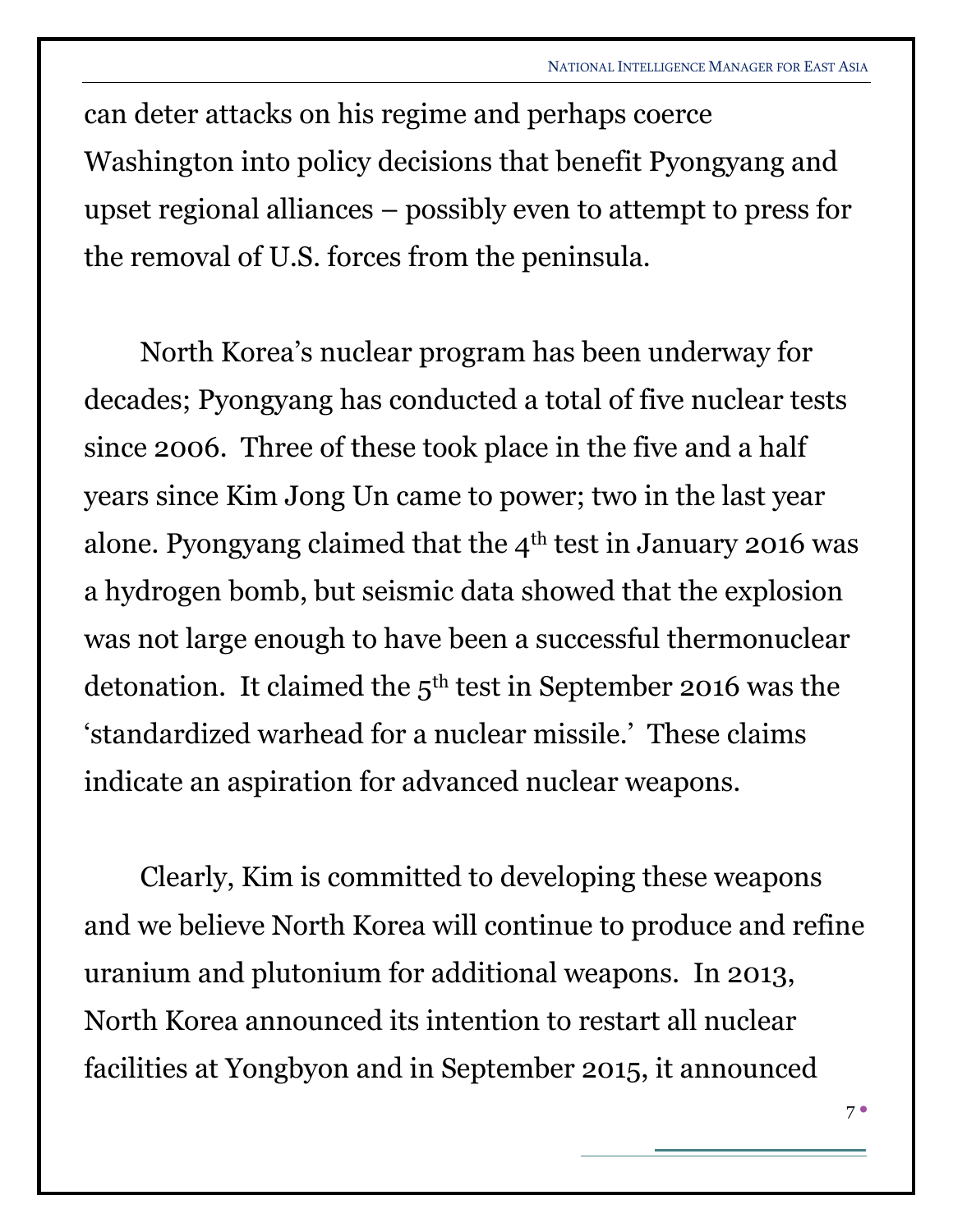that those facilities — which include its uranium enrichment facilities-had resumed normal operation. In 2013, it probably also expanded the size of that uranium enrichment facility. North Korea's unprecedented level of testing and displays of strategic weapons in 2016 show that Kim is intent on proving he has nuclear weapons and on demonstrating the capability to strike the US mainland with them. Pyongyang's enshrinement of the possession of nuclear weapons in its constitution, while stating nuclear weapons are the basis for North Korea's survival, suggests that Kim does not intend to negotiate them away at any price. Mounting UNSC resolutions have only been met with more testing, including at least 11 ballistic missile launches on eight different occasions so far this year. We are concerned that North Korea might conduct its first ICBM flight test this year, based on public comments that preparations to do so are almost complete.

North Korea's other military capabilities also pose a serious challenge to South Korea and Japan. Kim has further expanded the regime's conventional strike options in recent years, with more realistic training, artillery upgrades and new close-range ballistic missiles that enable precision fire at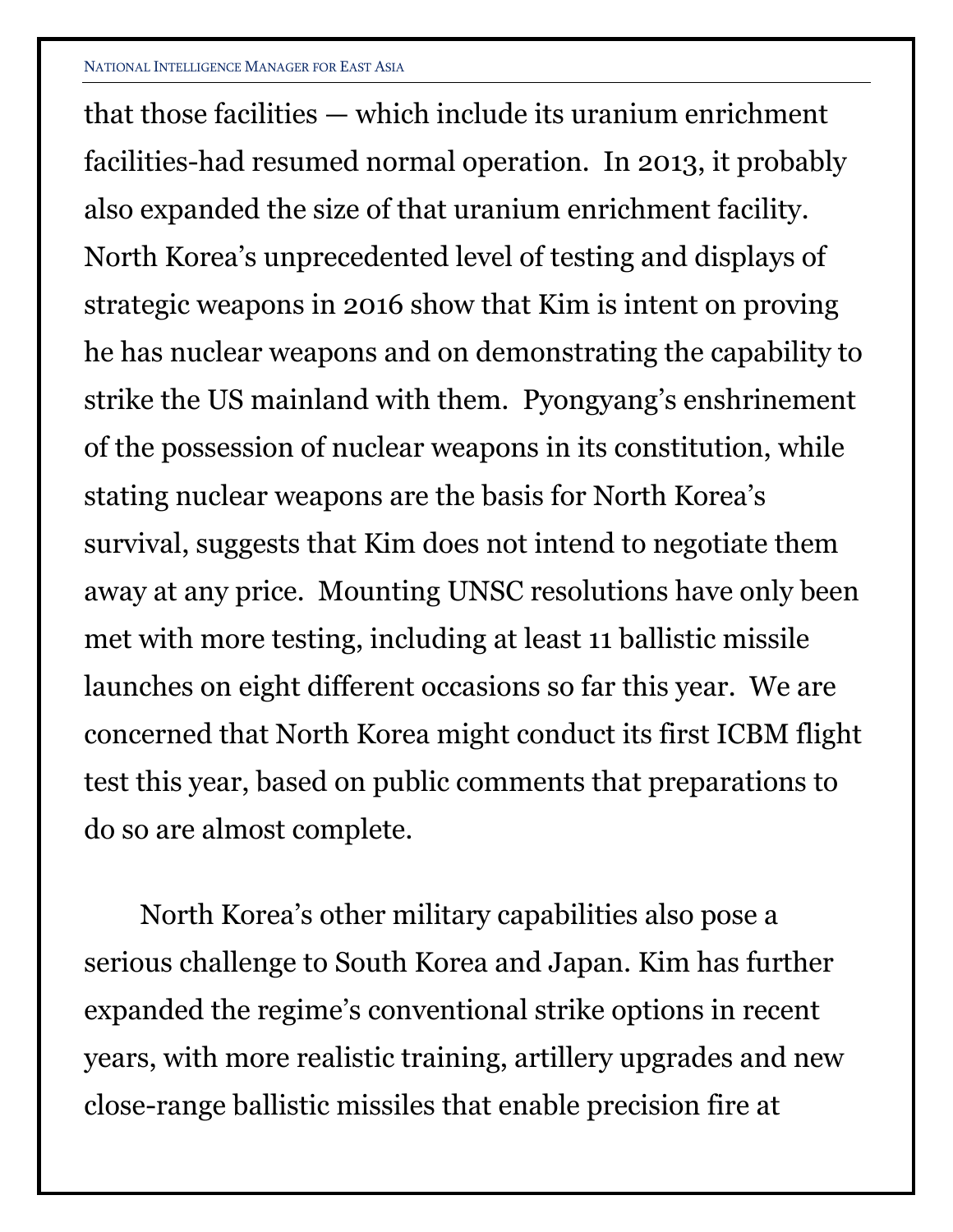ranges that can reach more US and allied targets in South Korea. North Korea possesses and has recently tested a substantial number of proven mobile ballistic missiles, capable of striking a variety of targets in the region. A number of these launches of already deployed missiles, such as SCUDs and NO-DONGs, demonstrate operational readiness. While older, it is important to remember that these shorter ranged systems are probably more reliable than developmental systems because they have more extensive testing and because – quite simply – launching to shorter ranges is less technically challenging.

Kim also continues to expand the size and sophistication of his missile force. Since 2016, North Korea has successfully launched a satellite, conducted multiple submarine launched ballistic missile tests, and tested more than two dozen theater ballistic missiles. It also conducted a high number of displays of its missile component tests including a reentry vehicle heat shield, ground-based propulsion tests, and static displays of multiple missile systems. Kim seems to recognize the necessity of testing, including accepting the possibility of failure, in his drive to gain credible capabilities. For example, although it

9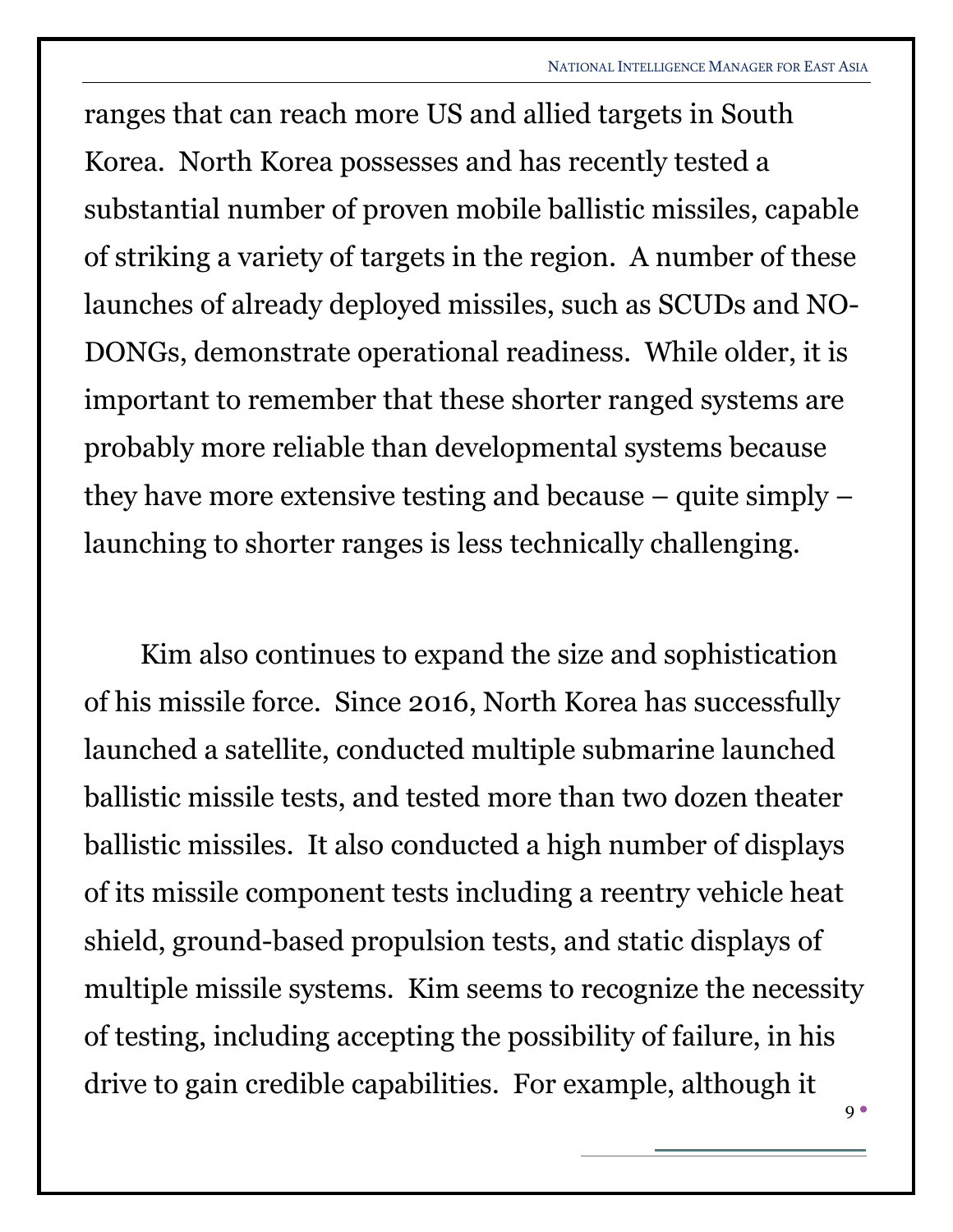had been around for a number of years, the road mobile MUSUDAN intermediate range ballistic missile was not tested until 2016. North Korea has since conducted a number of launches of the MUSUDAN. Our data shows that most of these attempts failed early in flight, but North Korea could still obtain valuable engineering data and design insights from such tests, even when they fail.

North Korea has also begun to test a solid fueled missile for its ballistic missile submarine, and a subsequent land-based variant of the same missile. Solid fuel marks a more sophisticated and operationally useful design because missiles remain fueled and available at all times while liquid fueled missiles are generally stored empty and fueled just prior to launch, adding time and increasing the probability that their preparation for use will be detected.

North Korea has publically displayed its liquid fueled intercontinental ballistic missiles on multiple occasions. Most recently, at the April 15 parade marking the  $75<sup>th</sup>$  anniversary of the Korean People's Army this year, North Korea displayed a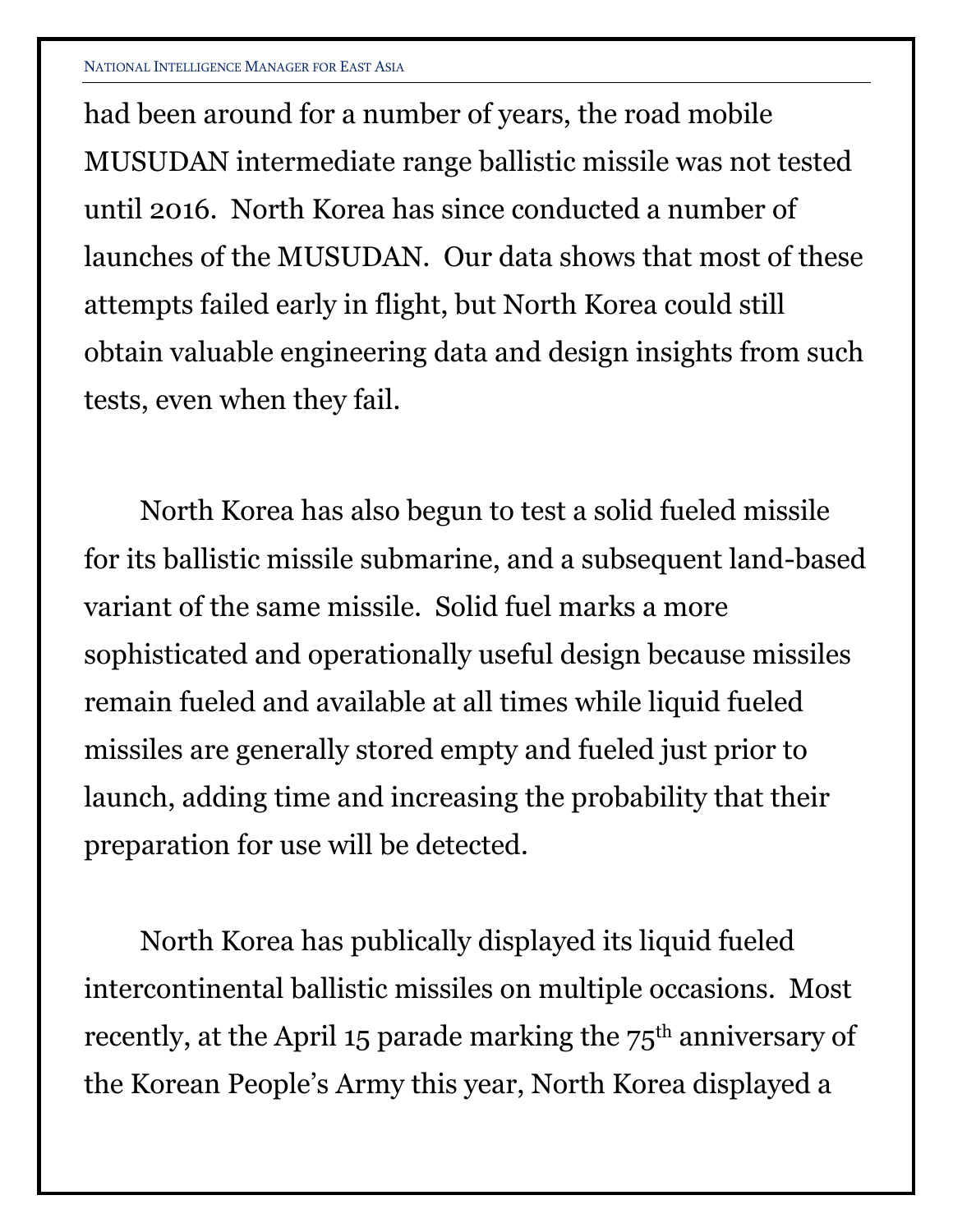number of new missile systems, including two large canisters which may have been intended to signal that North Korea is working toward the development of a solid propelled ICBM in addition to more recently tested short range solid fueled missiles.

North Korea has a clear strategic objective - developing the ability to deliver a missile-based nuclear warhead to North America – but despite the increased emphasis of *Byungjin*, and the lessons that can be learned from failed launches, there are still several critical shortfalls. We have seen repeated test failures with longer range systems such as the MUSUDAN and have yet to see them attempt to flight test an intercontinental range ballistic missile. Delivery requires an ability to launch a heavy missile and a re-entry vehicle capable of surviving the stresses of atmospheric re-entry. These are difficult engineering challenges. However, recent demonstrations with new shorter range systems such as the new submarine and land launched ballistic missiles capable of threatening the Republic of Korea and Japan are concerning. They demonstrate that with sufficient time, technology and testing, North Korea can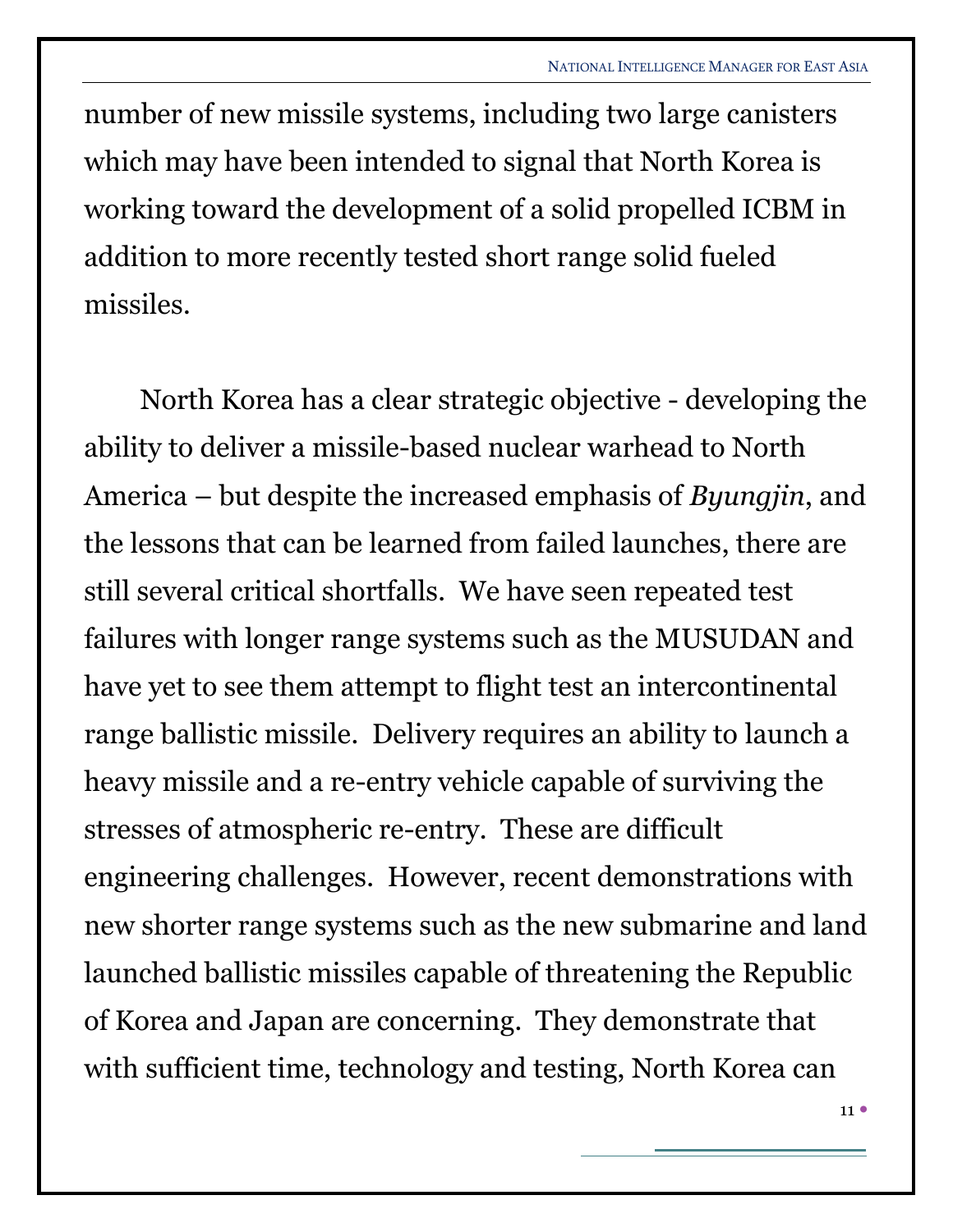overcome design deficiencies or other malfunctions, increasing the threat these systems pose to the region and advancing Kim Jong Un's goals against the continental United States.

For all of these reasons – and many more which we cannot address today, North Korea and the Kim Jon Un regime are top national security and intelligence priorities for the United States. North Korea is a uniquely challenging intelligence target, but I'm very pleased to say that we have some of our finest intelligence professionals dedicated to the task of understanding the Kim Jong Un regime and its nuclear, missile, and military programs. For the most part, you'll never hear of their successes –except to the extent that the intelligence community informs policy decisions. The partnership between the Policy Community and the Intelligence Community is strong – and while as a Senior Intelligence Community Official I am policy neutral, I am very proud of the role my community plays in informing the policy decisions made on our approach to North Korea. I also appreciate the role that ICAS plays in highlighting the challenges posed by North Korea for the public.